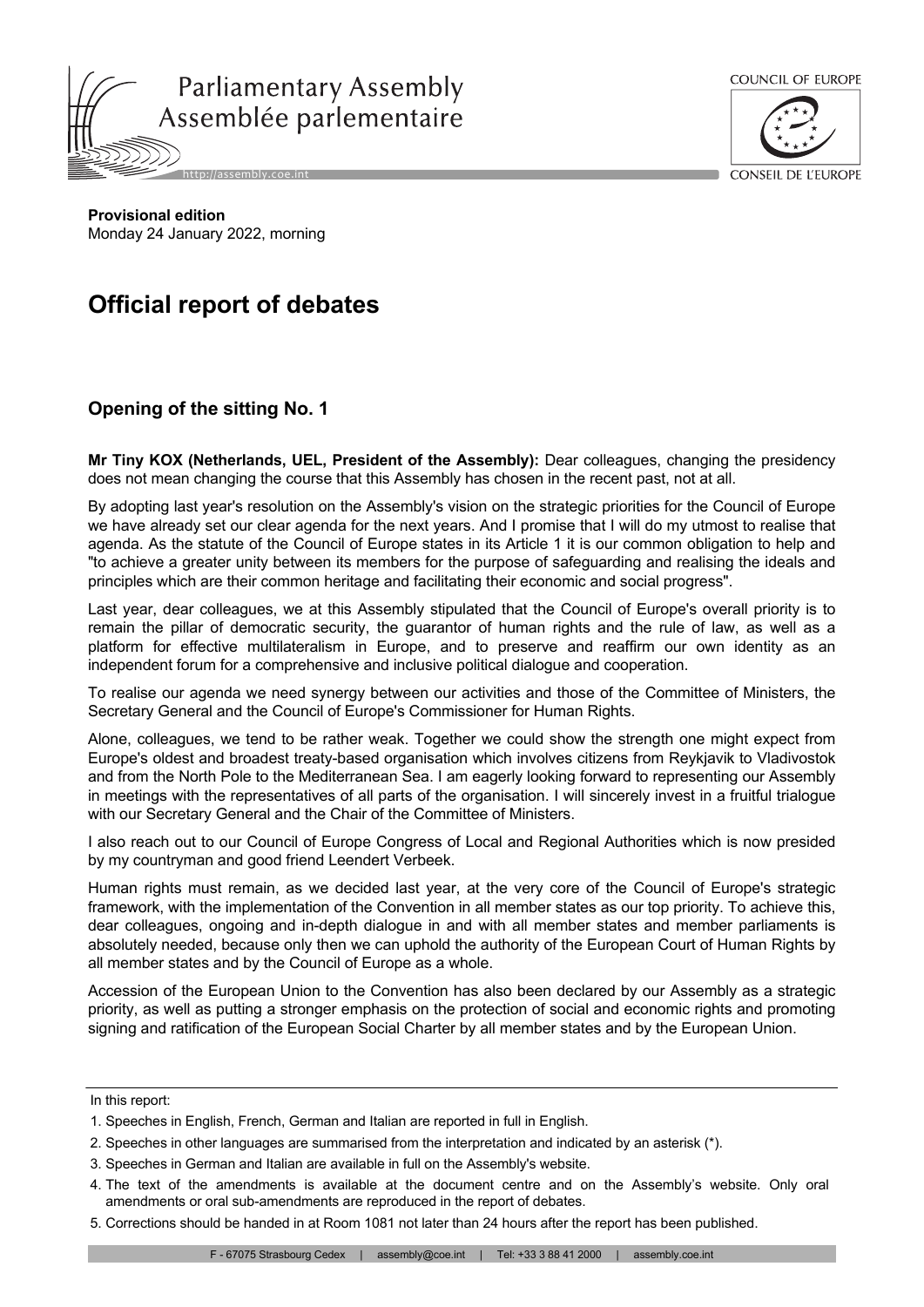I'm looking forward to working together with a newly elected president of the European Parliament Ms Roberta Metsola, who I congratulated on her election last week also here in Strasbourg. I hope to meet her soon.

And, dear colleagues, may I use this opportunity to pay my sincere condolences to the family and friends of former president David Sassoli, who passed away recently.

To champion equality and the elimination of discrimination on any grounds is one of the priorities of our Assembly, as we decided. This includes promoting the ratification and the effective implementation of the groundbreaking standards and tools of our Convention and on preventing and combating violence against women and domestic violence. Our support for including the right to a safe, healthy and sustainable environment in the legal framework of its fundamental rights guaranteed by our Convention is also at the top of our agenda.

Here we could and should be leading in setting clear standards for Europe if we join forces with the Committee of Ministers and with our national parliaments, especially young citizens of Europe are demanding that we take decisive action. Everyone's right to life can only be protected by our Convention if and as long as such a life is liveable.

The need for democratic governance of artificial intelligence will also stay one of our priorities. We all make ever more use of these often magnificent technologies, but let us ensure, dear colleagues, that in the end we, citizens, will not be used by known and unknown powers behind these technologies.

As we emphasised last year, support to achieving the Sustainable Development Goals of the United Nations needs priority of our Assembly on our Assembly agenda. Therefore, our Assembly needs concrete cooperation in member states and international organisations. I will reach out to them as our Mr Rik DAEMS did.

Fighting corruption, money laundering, terrorism and violent extremism, which all destabilise our societies, have also been put on our priorities, as well as fighting social inequality. Our convention-based system of the Council of Europe offers us plenty of mechanisms and tools to put these priorities into practice.

Dear colleagues, this Assembly is unique in Europe and unique in the world. Our governments have granted us parliamentarians of 47 member states real powers. The right to elect the judges to the Court of Human Rights, the right to elect the Secretary General of the Council of Europe and our Commissioner for Human Rights, the right to adopt resolutions and to give clear recommendations to the Committee of Ministers. And most recently, the right to act together with the Committee of Ministers to effectively address a blatant violation by any member state of its obligations under the statute.

Dear colleagues, besides these real powers, we are, when we act at our best, the political engine of the Council of Europe, like it was in 1949 when our first president Paul-Henri Spaak called the start of our Assembly's activities "d'une importance capitale pour l'histoire de l'Europe. Une étape decisive en direction de l'unitè europeenne".

Since then, dear colleagues, it was here where the main conventions are born, from the Convention on Human Rights to the Istanbul Convention to protect women from violence. It is here where inspiration starts on the essence of human rights, the need to protect and develop the rule of law, and the indispensability of democratic standards and practices in all our member states.

It is here where elected politicians from everywhere in Europe have the possibility to participate in a unique pan-european Agora, which is the ancient Greek word for assembly. Am I right, Ms Despina CHATZIVASSILIOU-TSOVILIS? Yes. In ancient times, the Agora was the meeting point where the members of democracy congregated to discuss the affairs of the state.

I am convinced, dear colleagues, that our Parliamentary Assembly should and could be today's Agora of Europe to discuss the fundamental affairs of Europe and its 47 member states aimed at the benefit of our 830 million citizens.

Dear colleagues, in the very first session of this Assembly here in Strasbourg in 1949, Winston Churchill concluded his intervention with his hope that the Parliamentary Assembly of that new Council of Europe could take "a leading and active part in the revival of the greatest of continents, which had fallen into the worst of misery". Since then, dear colleagues, Europe and the world have profoundly changed. We did overcome much of the misery, we were able to achieve many changes for the better, yet many old and new challenges are still there to be met.